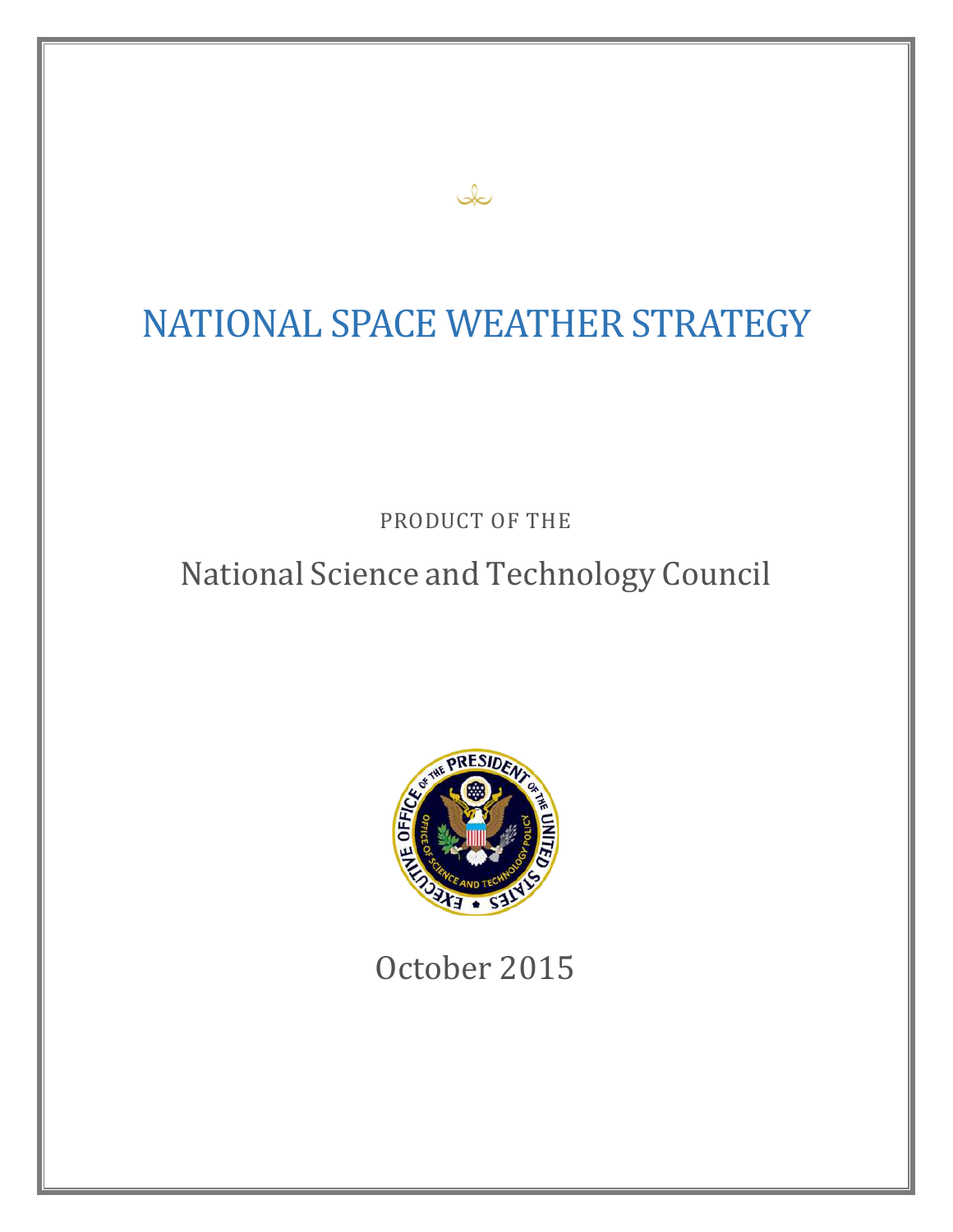## **About the National Science and Technology Council**

The National Science and Technology Council (NSTC) is the principal means by which the Executive Branch coordinates science and technology policy across the diverse entities that make up the Federal research and development enterprise. One of the NSTC's primary objectives is establishing clear national goals for Federal science and technology investments. The NSTC prepares R&D packages aimed at accomplishing multiple national goals. The NSTC's work is organized under five committees: Environment, Natural Resources, and Sustainability (CENRS); Homeland and National Security; Science, Technology, Engineering, and Mathematics (STEM) Education; Science; and Technology. Each of these committees oversees subcommittees and working groups that are focused on different aspects of science and technology. More information is available at [www.whitehouse.gov/ostp/nstc.](http://www.whitehouse.gov/ostp/nstc)

## **About the Office of Science and Technology Policy**

The Office of Science and Technology Policy (OSTP) was established by the National Science and Technology Policy, Organization, and Priorities Act of 1976. OSTP's responsibilities include advising the President in policy formulation and budget development on questions in which science and technology are important elements; articulating the President's science and technology policy and programs; and fostering strong partnerships among Federal, State, and local governments, and the scientific communities in industry and academia. The Director of OSTP also serves as Assistant to the President for Science and Technology and manages the NSTC. More information is available a[t www.whitehouse.gov/ostp.](http://www.whitehouse.gov/ostp)

## **About the Space Weather Operations, Research, and Mitigation (SWORM) Task Force**

The Space Weather Operations, Research, and Mitigation (SWORM) task force, an interagency group organized under the NSTC, CENRS, Subcommittee on Disaster Reduction (SDR), was chartered in November 2014 to develop a national strategy and a national action plan to enhance national preparedness for space-weather events.

## **About this Document**

This document was developed by the SWORM Task Force. It was released in draft for public comment on the Federal Register (80 FR 24296), was reviewed by SDR and CENRS, and was finalized and published by OSTP.

## **Acknowledgements**

The SWORM Task Force acknowledges the contributions from the IDA Science and Technology Policy Institute for providing subject-matter expertise, constructive review, and other contributions to the development of this strategy.

## **Copyright Information**

This document is a work of the United States Government and is in the public domain (see 17 U.S.C. §105). Subject to the stipulations below, it may be distributed and copied with acknowledgement to OSTP. Copyrights to graphics included in this document are reserved by the original copyright holders or their assignees and are used here under the government's license and by permission. Requests to use any images must be made to the provider identified in the image credits or to OSTP if no provider is identified.

Printed in the United States of America, 2015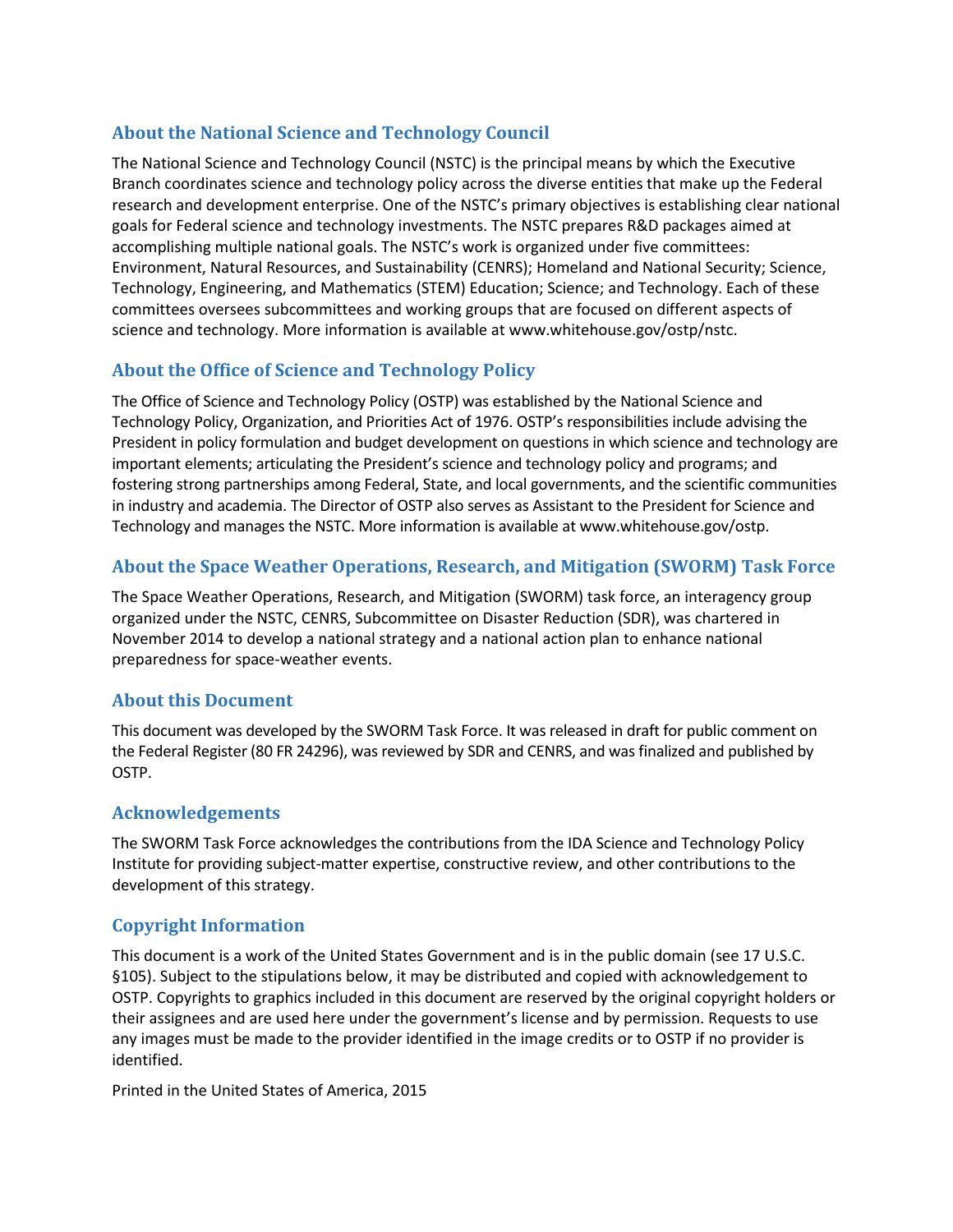# **Space Weather Operations, Research, and Mitigation Task Force Co-Chairs**

Department of Commerce, National Oceanic and Atmospheric Administration Department of Homeland Security Office of Science and Technology Policy

## **Members**

#### **Departments**

Department of Commerce Department of Defense Department of Energy Department of Homeland Security Department of the Interior Department of State Department of Transportation

#### **Agencies and Service Branches**

Federal Aviation Administration Federal Communications Commission Federal Emergency Management Agency Federal Energy Regulatory Commission National Aeronautics and Space Administration National Oceanic and Atmospheric Administration National Science Foundation Nuclear Regulatory Commission Office of the Director of National Intelligence United States Air Force United States Geological Survey United States Navy United States Postal Service

#### **Executive Office of the President**

National Security Council Office of Management and Budget Office of Science and Technology Policy White House Military Office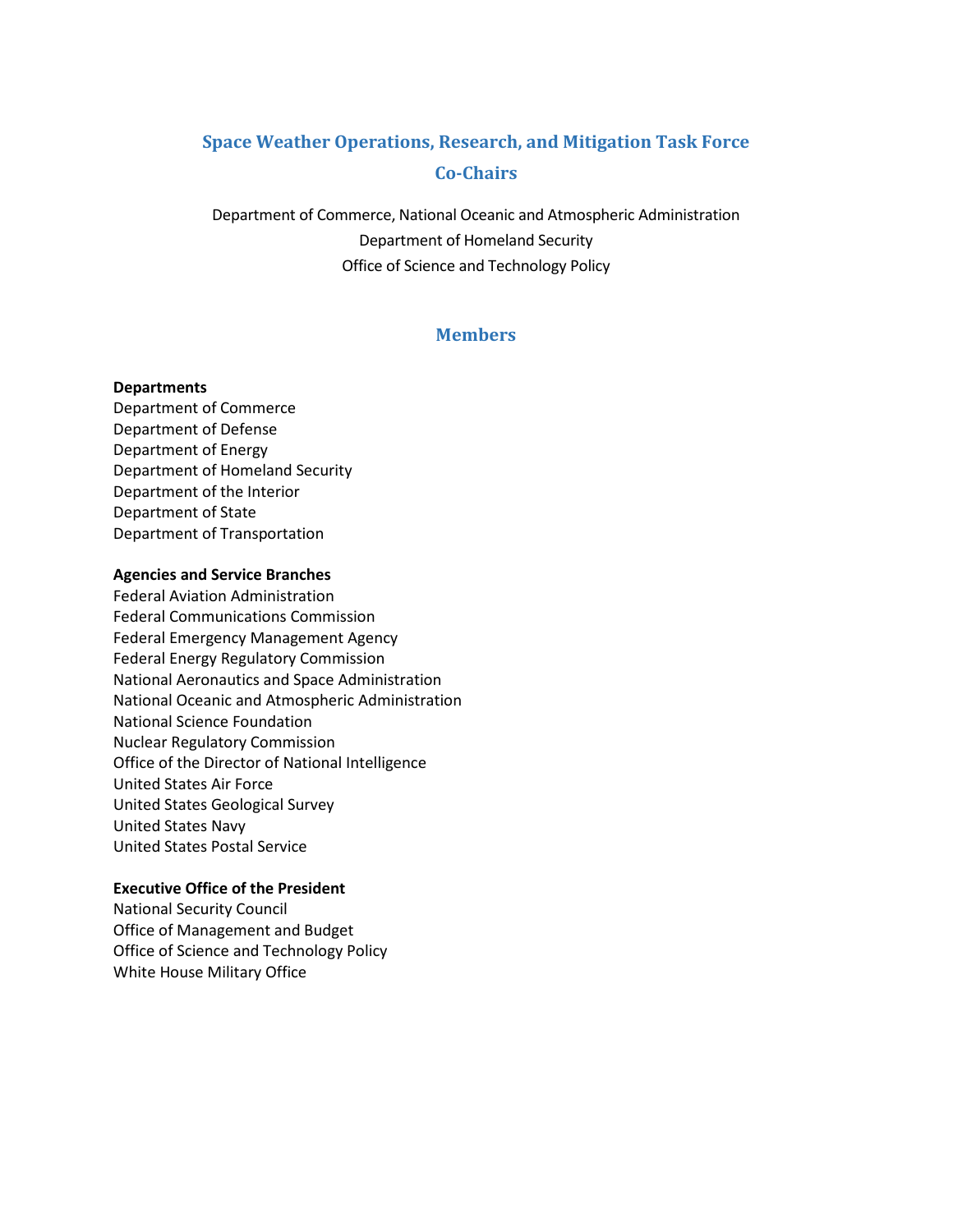#### EXECUTIVE OFFICE OF THE PRESIDENT **NATIONAL SCIENCE AND TECHNOLOGY COUNCIL** WASHINGTON, D.C. 20502

October 29, 2015

Dear Colleagues,

Space weather is a naturally occurring phenomenon that has the potential to cause substantial detrimental effects on the Nation's economic and social well-being. Preparing for and predicting spaceweather events and their potential effects on Earth is a significant challenge. Recent efforts led by the United States and its international partners have resulted in significant progress toward improving the understanding, monitoring, prediction, and mitigation of this hazard, but much more needs to be done.

Over the past 5 years, OSTP has coordinated interagency efforts to improve the Nation's ability to prepare, avoid, mitigate, respond to, and recover from the potentially devastating impacts of spaceweather events. These efforts included the establishment of the interagency Space Weather Operations, Research, and Mitigation (SWORM) Task Force in November 2014. The goal of the SWORM Task Force was to unite the national- and homeland-security enterprise with the science and technology enterprise to formulate a cohesive vision to enhance national preparedness for space weather.

This *National Space Weather Strategy* and accompanying *National Space Weather Action Plan* are the result of the SWORM Task Force's efforts. These documents transcend agency-mission and sector boundaries to describe how the Federal Government will coordinate its efforts on space weather and how the Federal Government plans to engage academia, the private and public sectors, and other governments on space weather. The Strategy and associated Action Plan aim to enhance the preparedness of the Nation by interweaving and building upon existing policy efforts to identify overarching goals that underpin and drive the activities necessary to improve the security and resilience of critical technologies and infrastructures.

These documents represent only a next step to improving national preparedness for space weather. The Strategy sets overall goals for Federal action, while the Action Plan establishes Federal actions and timelines for implementation. Many of these activities will require long time horizons, which will necessitate sustained engagement among government agencies and the private sector. This challenge requires the Nation to work together to continually improve understanding, prediction, and preparedness to enhance the Nation's resilience against severe space-weather events.

Sincerely,

Jam P. Holder

John P. Holdren Assistant to the President for Science and Technology Director, Office of Science and Technology Policy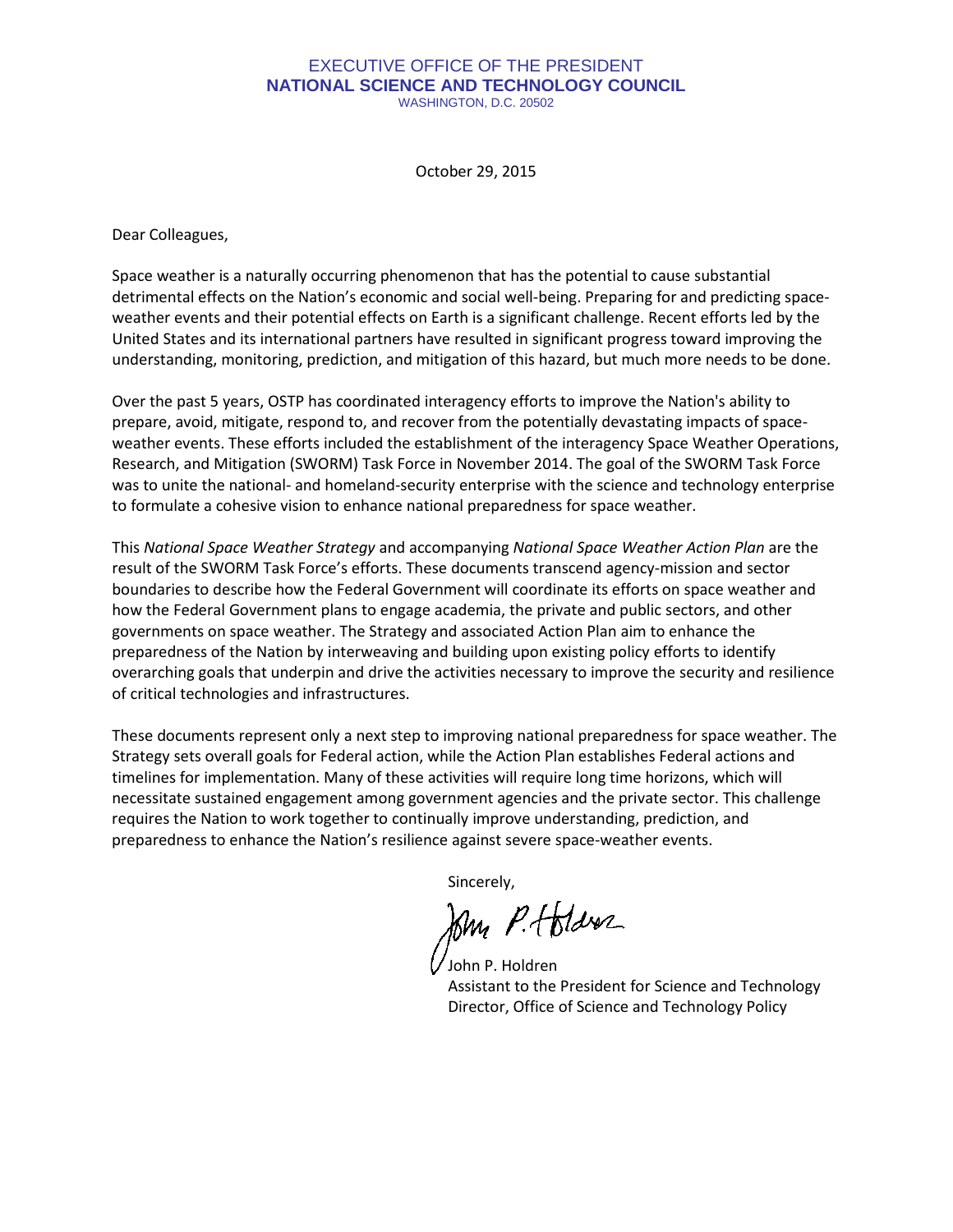# **Table of Contents**

|    | $\label{eq:1} \mbox{Introduction}\,\, \ldots \,\, \ldots \,\, \ldots \,\, \ldots \,\, \ldots \,\, \ldots \,\, \ldots \,\, \ldots \,\, \ldots \,\, \ldots \,\, \ldots \,\, \ldots \,\, \ldots \,\, \ldots \,\, \ldots \,\, \ldots \,\, \ldots \,\, \ldots \,\, \ldots \,\, \ldots \,\, \ldots \,\, \ldots \,\, \ldots \,\, \ldots \,\, \ldots \,\, \ldots \,\, \ldots \,\, \ldots \,\, \ldots \,\, \ldots \,\, \ldots \,\, \ldots \,\, \ldots \,\, \ldots \,\, \$ |  |  |
|----|------------------------------------------------------------------------------------------------------------------------------------------------------------------------------------------------------------------------------------------------------------------------------------------------------------------------------------------------------------------------------------------------------------------------------------------------------------------|--|--|
|    |                                                                                                                                                                                                                                                                                                                                                                                                                                                                  |  |  |
|    |                                                                                                                                                                                                                                                                                                                                                                                                                                                                  |  |  |
|    |                                                                                                                                                                                                                                                                                                                                                                                                                                                                  |  |  |
| 1. |                                                                                                                                                                                                                                                                                                                                                                                                                                                                  |  |  |
| 2. |                                                                                                                                                                                                                                                                                                                                                                                                                                                                  |  |  |
| 3. |                                                                                                                                                                                                                                                                                                                                                                                                                                                                  |  |  |
| 4. | Improve Assessment, Modeling, and Prediction of Impacts on Critical Infrastructure 8                                                                                                                                                                                                                                                                                                                                                                             |  |  |
| 5. | Improve Space-Weather Services through Advancing Understanding and Forecasting 9                                                                                                                                                                                                                                                                                                                                                                                 |  |  |
| 6. |                                                                                                                                                                                                                                                                                                                                                                                                                                                                  |  |  |
|    |                                                                                                                                                                                                                                                                                                                                                                                                                                                                  |  |  |
|    |                                                                                                                                                                                                                                                                                                                                                                                                                                                                  |  |  |
|    |                                                                                                                                                                                                                                                                                                                                                                                                                                                                  |  |  |
|    |                                                                                                                                                                                                                                                                                                                                                                                                                                                                  |  |  |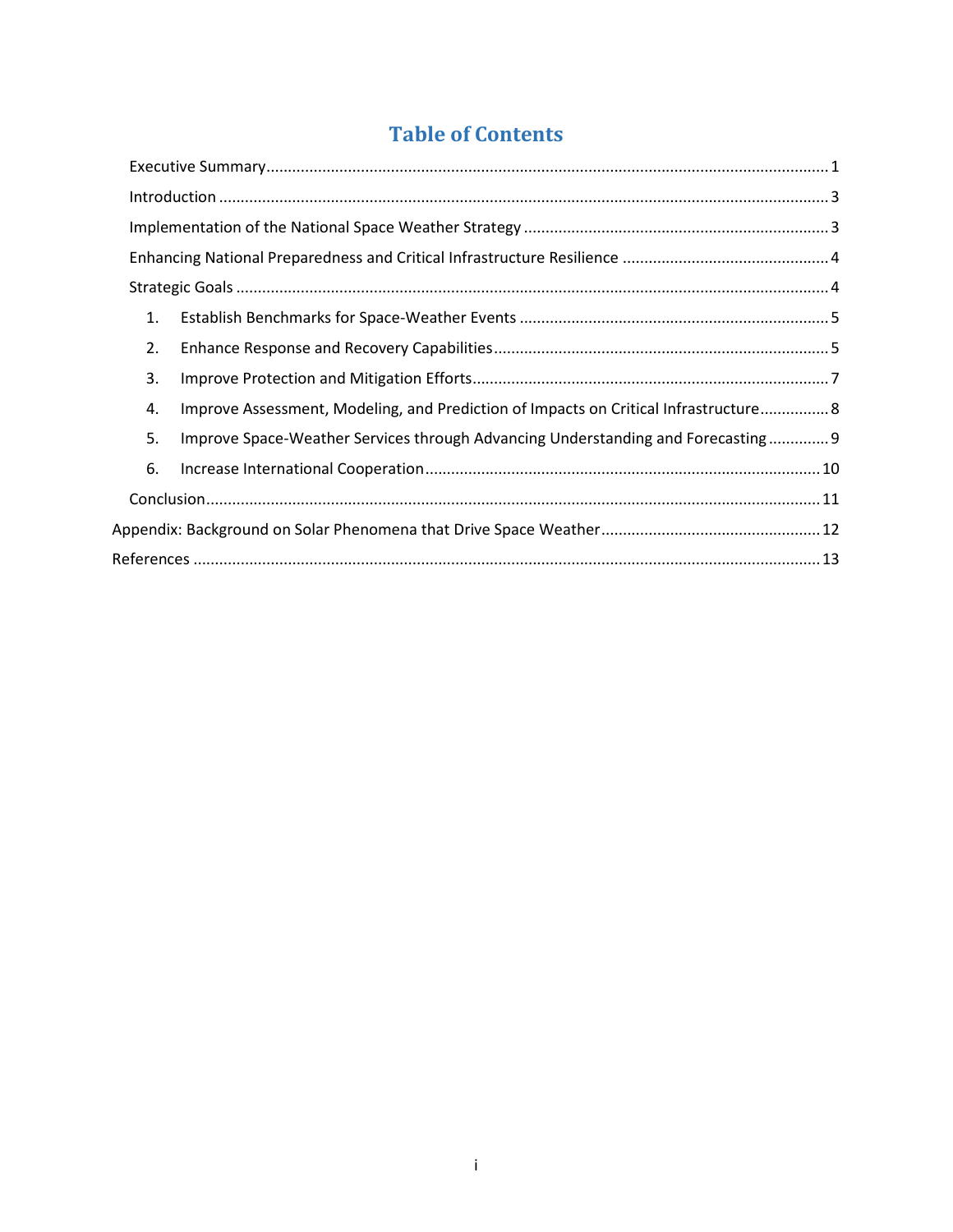# **Executive Summary**

<span id="page-5-0"></span>Space weather refers to variations in the space environment between the sun and Earth (and throughout the solar system) that can affect technologies in space and on Earth. Space weather can disrupt the technology that forms the backbone of this country's economic vitality and national security, including satellite and airline operations, communications networks, navigation systems, and the electric power grid. As the Nation becomes ever more dependent on these technologies, space weather poses an increasing risk to infrastructure and the economy. Further, the Strategic National Risk Assessment<sup>[1](#page-5-1)</sup> has identified space weather as a hazard that poses significant risk to the security of the Nation. Clearly, reducing vulnerability to space weather needs to be a national priority.

The *National Space Weather Strategy* (Strategy) and the accompanying *National Space Weather Action Plan* (Action Plan) together seek to enhance the integration of existing national efforts and to add important capabilities to help meet growing demands for space-weather information. The Strategy and Action Plan build on recent efforts to reduce risks associated with natural hazards and improve resilience of essential facilities and systems,<sup>[2](#page-5-2)</sup> aiming to foster a collaborative environment in which government, industry, and the American people can better understand and prepare for the effects of space weather. The Nation must continue to leverage existing public and private networks of expertise and capabilities and pursue targeted enhancements to improve the ability to manage risks associated with space weather.

Six strategic goals underpin the effort to reduce the Nation's vulnerability to space weather:

- **1. Establish Benchmarks for Space-Weather Events:** Effective and appropriate actions for spaceweather events require an understanding of the magnitude and frequency of such events. Benchmarks will help government and industry assess the vulnerability of critical infrastructure, establish decision points and thresholds for action, understand risk, and provide points of reference to enable mitigation procedures and practices and to enhance response and recovery planning.
- **2. Enhance Response and Recovery Capabilities:** There is a need to develop comprehensive guidance to support and improve response and recovery capabilities to manage space-weather events, including the capabilities of Federal, State, and local governments<sup>[3](#page-5-3)</sup> and of the private sector.
- **3. Improve Protection and Mitigation Efforts:** Improvements to national preparedness for spaceweather events will require enhancing approaches to protection and mitigation. Protection focuses on developing capabilities and actions to secure the Nation from the effects of space weather, including vulnerability reduction. Mitigation focuses on minimizing risks, addressing cascading effects, and enhancing disaster resilience.<sup>[4](#page-5-4)</sup> Implementation of these preparedness missions requires joint action from public and private stakeholders whose shared expertise and responsibilities are embedded in the Nation's infrastructure systems.

<span id="page-5-1"></span> <sup>1</sup> Department of Homeland Security, *The Strategic National Risk Assessment (SNRA) in Support of PPD 8: A Comprehensive Risk-Based Approach toward a Secure and Resilient Nation*, December 2011.

<span id="page-5-2"></span><sup>&</sup>lt;sup>2</sup> See References section for a list of recent relevant policy documents.

<span id="page-5-3"></span> $3$  Local governments include tribal, territorial, and insular area governments.

<span id="page-5-4"></span><sup>4</sup> *Disaster resilience* refers to the capability to prevent, or protect infrastructure from, significant multi-hazard threats and incidents and to expeditiously recover and reconstitute critical services with minimum damage to public safety and health, the economy, and national security.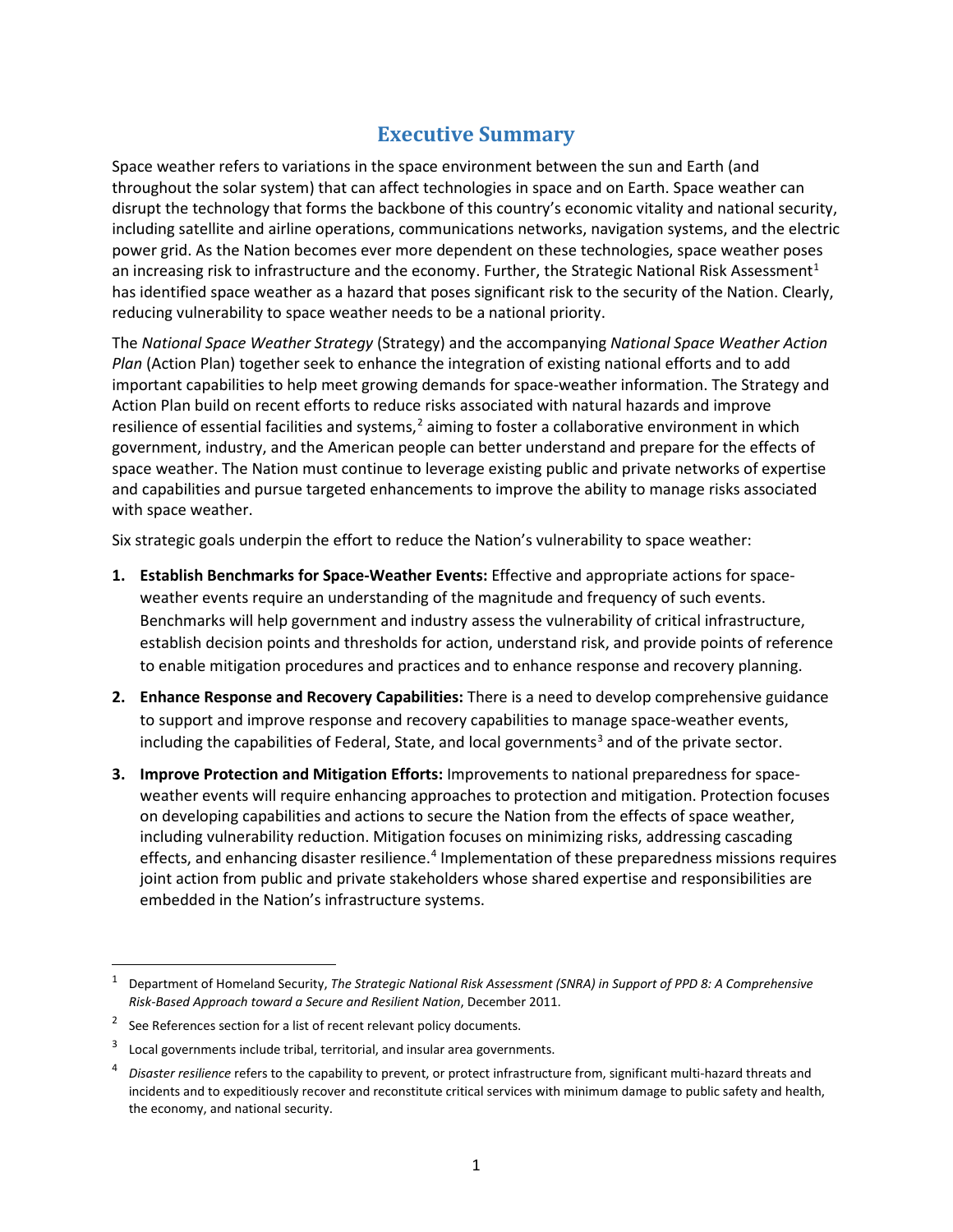- **4. Improve Assessment, Modeling, and Prediction of Impacts on Critical Infrastructure:** Timely, reliable, actionable, and relevant decision-support services during space-weather events are essential to improving national preparedness. Societal effects must be understood to better inform the actions necessary during extreme events and to encourage appropriate mitigation and protection measures before an incident.
- **5. Improve Space-Weather Services through Advancing Understanding and Forecasting:** Opportunity exists to improve the fundamental understanding of space weather and increase the accuracy, reliability, and timeliness of space-weather observations and forecasts (and related products and services). The underpinning science and observations will help drive advances in modeling capability and improve the quality of space-weather products and services. There is also a need to improve capacity to develop and transition the latest scientific and technological advances into spaceweather operations centers.
- **6. Increase International Cooperation:** In a world of complex interdependencies, global engagement and a coordinated international response to space weather is needed. The United States must not only be an integral part of the global effort to prepare for space-weather impacts, but must also help mobilize broad, global support for this effort by using existing agreements and building international support and policies.

The Strategy identifies goals and establishes the guiding principles that will underpin the Nation's efforts to secure the infrastructures vital to national security and economy of the United States. It identifies specific initiatives to drive both near- and long-term national protection priorities. It also provides protocols for preparing and responding to space-weather events and for ensuring that information is available to inform decision-making. This information will be used to enhance national resilience and prepare an appropriate response during space-weather storms.

This Strategy and the associated Action Plan will facilitate the integration of space-weather information into Federal risk-management plans to achieve preparedness levels consistent with national policies. Accomplishing the strategic elements in the Strategy will require a whole-community approach to coordinating domestic and international public and private resources.<sup>[5](#page-6-0)</sup> Government, industry, and the American people must work together to enhance the resilience of critical infrastructure to the adverse effects of space weather on the people, economy, and security of the Nation.

<span id="page-6-0"></span> <sup>5</sup> Whole-community planning for resilience is an approach to emergency management that reinforces the ideas that the Federal Emergency Management Agency (FEMA) is only one part of the Nation's emergency management team; that collective resources must be leveraged in preparing for, protecting against, responding to, recovering from, and mitigating against all hazards; and a collective effort is required to meet the needs of the entire community in each of these areas (FEMA, *A Whole Community Approach to Emergency Management: Principles, Themes, and Pathways for Action*, FDOC 104- 008-1, December 2011).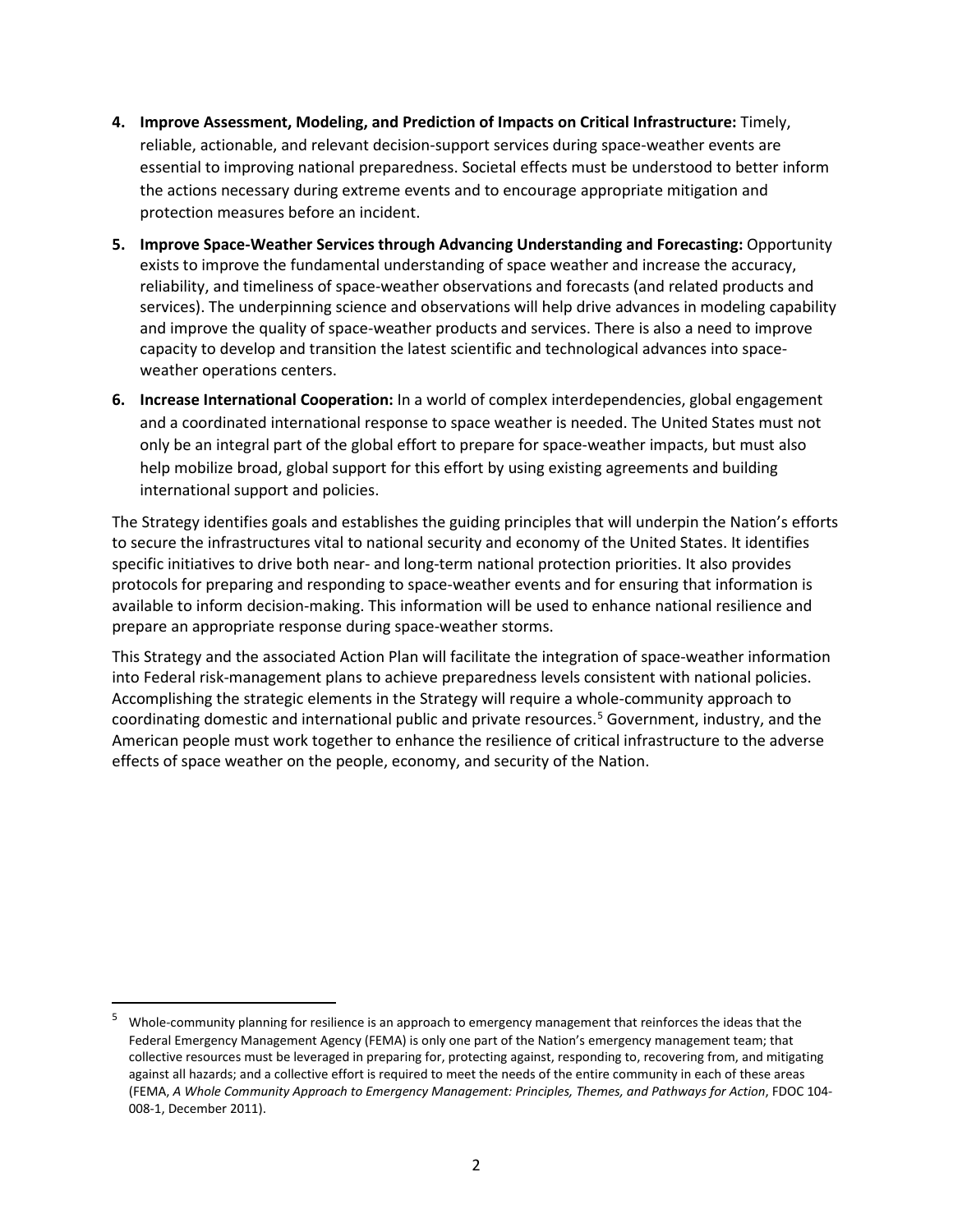## <span id="page-7-0"></span>**Introduction**

Space-weather events are naturally occurring phenomena that have the potential to negatively affect technology and energy infrastructure, which are essential contributors to national security and economic vitality. The term "space weather" refers to the dynamic conditions of the space environment that arise from emissions from the sun, which include solar flares, solar energetic particles, and coronal mass ejections (CME).<sup>[6](#page-7-2)</sup> These emissions can interact with Earth and its surrounding space, including the Earth's magnetic field, potentially disrupting electric power systems; satellite, aircraft, and spacecraft operations; telecommunications; position, navigation, and timing services; and other technologies and infrastructures. [7](#page-7-3) The Nation's critical infrastructures make up a diverse, complex, interdependent system of systems in which the failure of one could cascade to another. Given the importance of reliable electric power and space-based assets for security and economic well-being, it is essential that the United States establish a strategy to improve the Nation's ability to protect, mitigate, respond to, and recover from the potentially devastating effects of space-weather events.

Space-weather events occur regularly and have measurable effects on critical infrastructure systems and technologies. The *National Space Weather Strategy* (Strategy) and *National Space Weather Action Plan* (Action Plan) establish goals and actions to enhance the understanding of risk from, and national preparedness for, extreme space-weather events. Many of the goals and activities outlined in the Strategy and Action Plan can be scaled to address space-weather events that are smaller in magnitude. Such events occur more frequently than extreme events and can have significant effects.

Space weather is a global issue. Unlike terrestrial weather events (e.g., a hurricane), space weather has the potential to simultaneously affect the whole of North America or reach even wider geographic regions of the planet. Even though the United States is a global leader in observing and forecasting space-weather events, these capabilities depend on international cooperation and coordination.

This Strategy outlines objectives for enhancing the Nation's space-weather readiness in three key areas: national preparedness, forecasting, and understanding. Federal departments and agencies have taken significant steps in these key areas. The challenges posed by global vulnerability to space-weather events require continuing research and development to improve observation and forecasting capabilities, which are linked directly to preparedness. The goals outlined in this Strategy will leverage these efforts and existing policies, while promoting enhanced coordination and cooperation across the public and private sectors in the United States and abroad.

## <span id="page-7-1"></span>**Implementation of the National Space Weather Strategy**

The Action Plan, released concurrently with this Strategy, details the Federal activities that will be undertaken to implement the Strategy and achieve the six high-level goals, and includes deliverables and timelines. This Strategy acknowledges the challenges associated with planning and preparing for extreme events that do not currently have well-defined recurrence rates; identified activities in the Action Plan should therefore be prioritized accordingly. The Executive Office of the President will coordinate the execution of the Action Plan and will reevaluate and update the Strategy and Action Plan within 3 years of the date of publication, or as needed.

Full implementation of this Strategy will require the action of a nationwide network of governments, agencies, emergency managers, academia, the media, the insurance industry, nonprofit organizations,

<span id="page-7-2"></span> $6$  Not all effects of space weather are damaging. The aurora borealis is a striking visual manifestation of space weather.

<span id="page-7-3"></span> $<sup>7</sup>$  For a more detailed description of space weather and its drivers, please refer to the Appendix.</sup>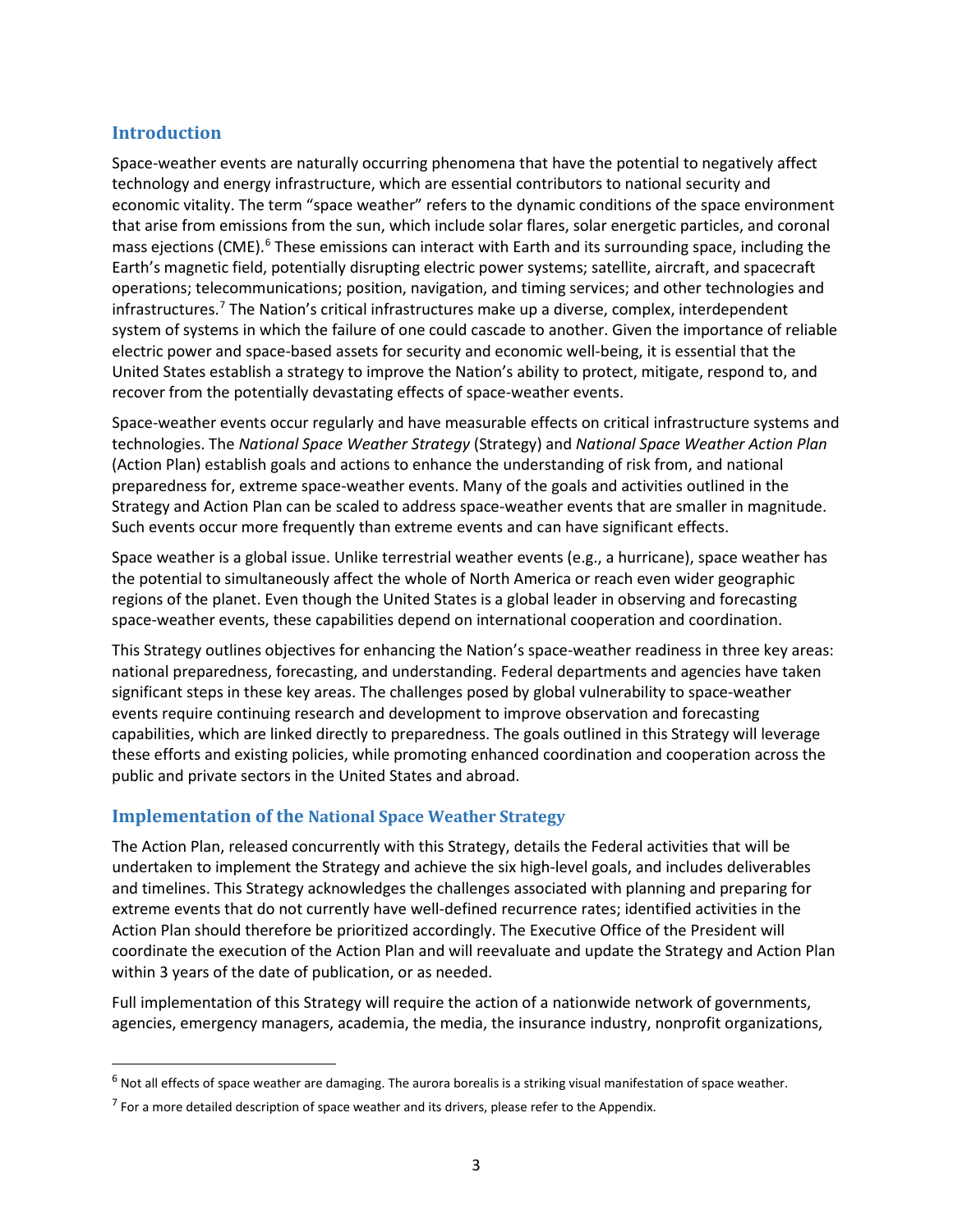and the private sector. Strong public-private collaborations must be established between the Federal Government, industry, and academia to enhance observing networks, conduct research, develop prediction models, and supply the services necessary to protect life and property and to promote economic prosperity. These partnerships will form the backbone of a space-weather-ready Nation.

## <span id="page-8-0"></span>**Enhancing National Preparedness and Critical Infrastructure Resilience**

This Strategy ensures that space weather is fully integrated into the frameworks of two Presidential Policy Directives (PPDs): PPD-8, "National Preparedness" (March 30, 2011); and PPD-21, "Critical Infrastructure Security and Resilience" (February 12, 2013).

PPD-8 calls for an integrated, all-of-Nation, capabilities-based approach to preparedness for all hazards. It also calls for the creation of a series of National Planning Frameworks. Accordingly, the Department of Homeland Security (DHS) coordinated the development of the Strategic National Risk Assessment (SNRA).<sup>[8](#page-8-2)</sup> The SNRA identified space weather as one of nine natural hazards with the potential to significantly affect homeland security.

PPD-21 identifies three strategic imperatives to drive the Federal approach to strengthening critical infrastructure security and resilience at the core of this Strategy.<sup>[9](#page-8-3)</sup> The Directive identifies energy and communications systems as vital due to the enabling functions they provide across all critical infrastructure sectors. The Directive also instructs the Federal Government to engage with industry and international partners to strengthen the security and resilience of domestic and international critical infrastructures on which the Nation depends.

## <span id="page-8-1"></span>**Strategic Goals**

This Strategy defines six strategic goals to prepare the Nation for near- and long-term space-weather impacts. The goals aim to improve the Nation's preparedness for, forecasting of, and understanding of space-weather events, encompassing efforts related both to the phenomena that cause space weather and the effects of these phenomena. (See the Appendix for background on the phenomena that cause space weather.)

The six high-level goals for Federal research, development, deployment, operations, coordination, and engagement are:

- 1. Establish Benchmarks for Space-Weather Events
- 2. Enhance Response and Recovery Capabilities
- 3. Improve Protection and Mitigation Efforts
- 4. Improve Assessment, Modeling, and Prediction of Impacts on Critical Infrastructure
- 5. Improve Space-Weather Services through Advancing Understanding and Forecasting
- 6. Increase International Cooperation

<span id="page-8-2"></span> <sup>8</sup> DHS, *The Strategic National Risk Assessment in Support of PPD 8*.

<span id="page-8-3"></span><sup>9</sup> (1) Refine and clarify functional relationships across the Federal Government to advance the national unity of effort to strengthen critical infrastructure security and resilience; (2) Enable effective information exchange by identifying baseline data and systems requirements for the Federal Government; and (3) Implement an integration and analysis function to inform planning and operations decisions regarding critical infrastructure.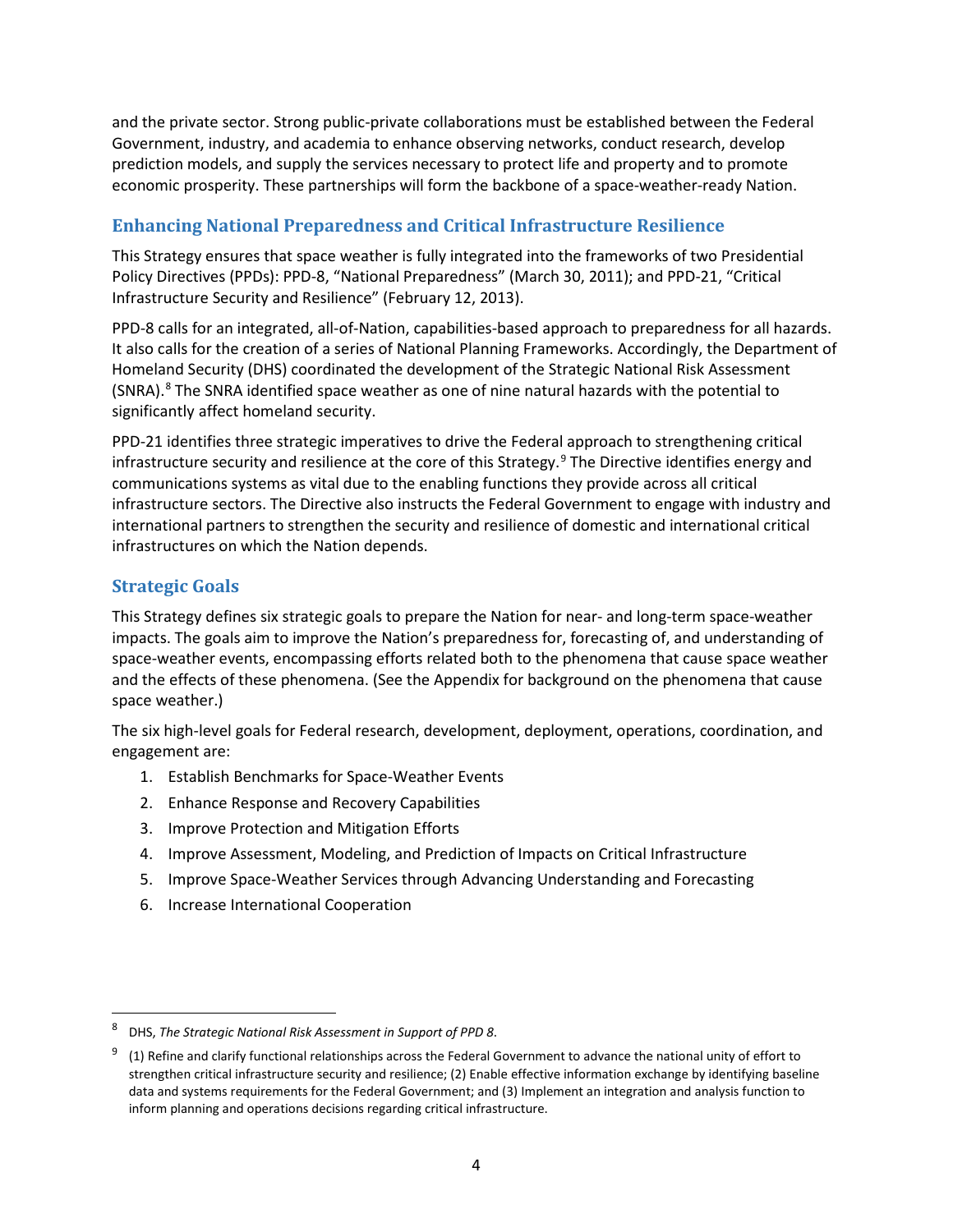## <span id="page-9-0"></span>**1. Establish Benchmarks for Space-Weather Events**

Benchmarks are a set of characteristics and conditions against which a space-weather event can be measured. They provide a point of reference from which to improve the understanding of spaceweather effects, develop more effective mitigation procedures, enhance response and recovery planning, and understand risk.

Benchmarks should provide clear and consistent descriptions of the relevant physical parameters of space-weather phenomena based on current scientific understanding and the historical record. For example, benchmarks may serve as input to vulnerability assessments to help establish decision points and thresholds for action and to inform practices (e.g., device development, operational planning, and mitigation efforts). These benchmarks will not seek to categorize or classify the degree of impact from a space-weather event on a technology or infrastructure system.

To be effective, the benchmarks must be developed in a timely manner using transparent methodology with a clear statement of assumptions and uncertainties and publicly available data (where possible). Because of relatively limited data and gaps in understanding space-weather phenomena, benchmarks should be reevaluated as significant new data and research become available. The following objectives should be pursued in the development of these benchmarks:

- **Define scope, purpose, and approach for developing benchmarks:** The benchmarks will use multiple physical parameters to describe a space-weather event. The parameters should include characteristics of an event and its interactions with Earth and near-Earth environments (e.g., geomagnetic and ionospheric disturbances).
- **Create multiple benchmarks to address different circumstances:** The benchmarks should cover:
	- o Different types of space-weather events (e.g., ionospheric disturbances induced by solar flares, and geomagnetic disturbances induced by CMEs);
	- $\circ$  Multiple physical parameters that will ensure the functionality of the benchmarks (e.g., magnitude and duration); and
	- o A range of event magnitudes and associated recurrence intervals (e.g., multiple event scenarios may inform different vulnerability thresholds, and an understanding of the worstcase scenario may be instructive).

## <span id="page-9-1"></span>**2. Enhance Response and Recovery Capabilities**

Extreme space-weather events are potentially high-impact events that will require a coordinated national response and recovery effort. Leveraging the National Planning Frameworks, $10$  the Nation will develop comprehensive guidance to support existing response and recovery capabilities to manage extreme events with government (Federal, State, and local), industry, and other partners. Improved vulnerability assessments and systems modeling will enhance planning for the effects of extreme events

<span id="page-9-2"></span><sup>&</sup>lt;sup>10</sup> The National Planning Frameworks describe how the Whole Community works together to achieve the national preparedness goal of "a secure and resilient nation with the capabilities required across the whole community to prevent, protect against, mitigate, respond to, and recover from the threats and hazards that pose the greatest risk." This goal is the cornerstone for the implementation of PPD-8 (FEMA website, "National Planning Frameworks,[" www.fema.gov/national](http://www.fema.gov/national-planning-frameworks)[planning-frameworks\)](http://www.fema.gov/national-planning-frameworks).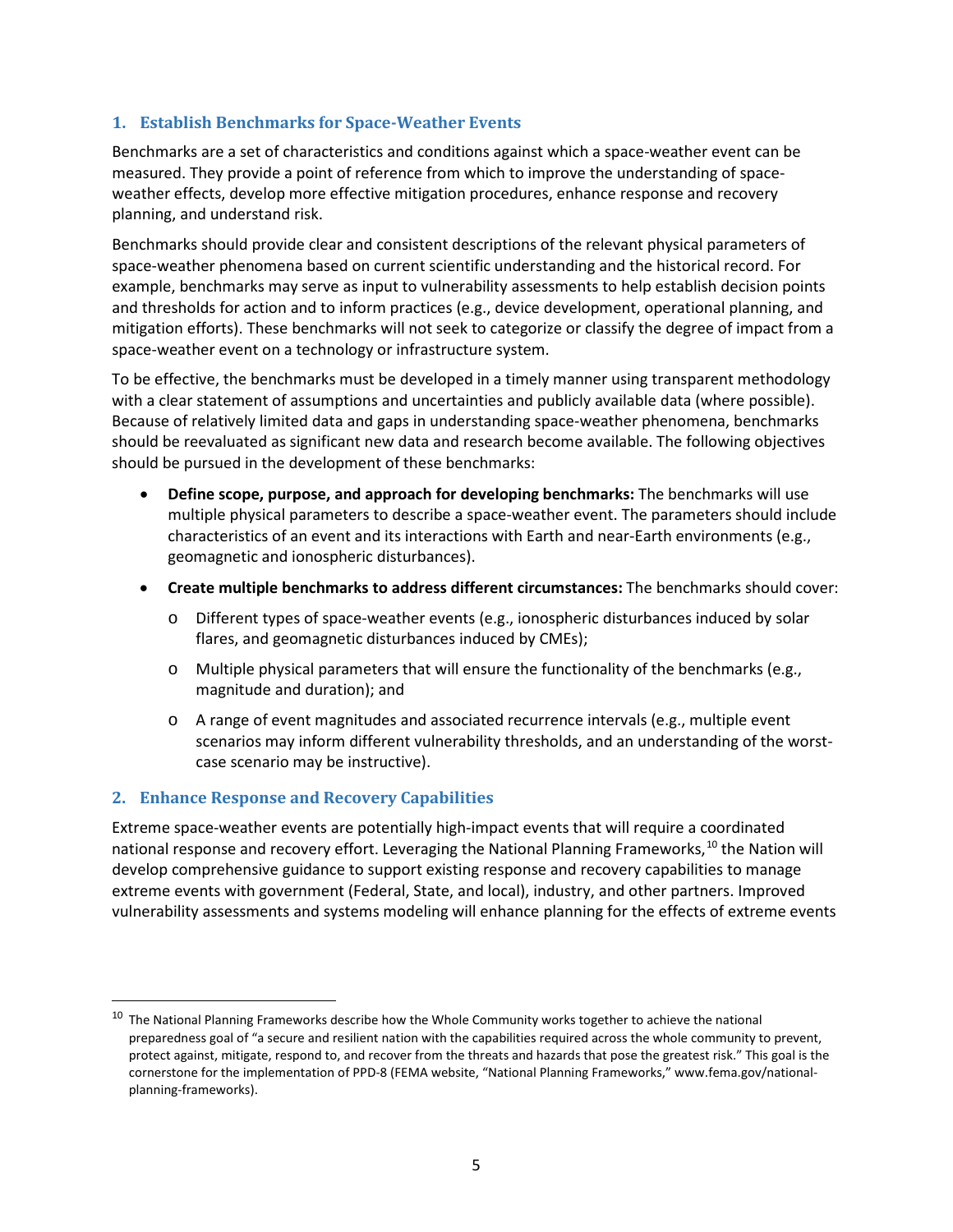on critical infrastructure systems and the Whole Community,<sup>[11](#page-10-0)</sup> as well as inform estimates of duration and costs of response and recovery measures. Likewise, improved forecasting capabilities will enable the development of time-sensitive procedures before significant impacts can occur. Enhancing the Nation's response and recovery capabilities will require continued investments, unique solutions, and strong public-private partnerships. The following objectives should be pursued to enhance response and recovery capabilities:

- **Complete an all-hazards power outage response and recovery plan:** The primary risk from an extreme space-weather event is the potential for the long-term loss of electric power and the cascading effects that it would have on other critical infrastructure sectors. Other high-impact events are also capable of causing long-term regional or national power outages. It is essential to have a comprehensive and executable plan (with key decision points) to address regional or national power outages. The plan must include the Whole Community and prioritize core capabilities.[12](#page-10-1)
- **Support government and private-sector planning for and management of extreme spaceweather events:** The incorporation of space-weather event information into all-hazards planning is limited for Federal, State, and local governments. Credible information and guidance on how to obtain that knowledge and incorporate it into government all-hazards planning should be developed and disseminated.
- **Provide guidance on contingency planning for the effects of extreme space weather for essential government and industry services:** Preservation of government services, personnel movement, and maintenance of infrastructure systems are essential before, during, and after an extreme space-weather event. Government, the private sector, and critical infrastructure entities need guidance on how to respond in a manner that increases the likelihood of maintaining essential operational elements for a prolonged period of time.
- **Ensure the capability and interoperability of communications systems during extreme spaceweather events:** Effective communications systems are essential to gaining and maintaining situational awareness and ensuring unity of effort in response and recovery operations. The effects of space weather on communications systems occur at different timescales and at varying degrees within a single event, depending on the system and the characteristics and duration of the event. Government and private-sector stakeholders need guidance that allows them to maintain communications capabilities (including interoperability) during an extreme space-weather event.
- **Encourage owners and operators of infrastructure and technology assets to coordinate development of realistic power-restoration priorities and expectations:** Electrical power providers should develop protocols for restoring electrical power before disruptions, in coordination with State and local governments. Critical-asset owners and operators must work with their providers to ensure that their power needs are understood. The owners and operators should consider plans and capabilities for temporary power in the event of an electrical power disruption caused by an extreme space-weather event.

<span id="page-10-0"></span> $11$  Whole Community partners refer to the Nation's larger collective emergency management team and include not only DHS and its partners at the Federal level, but also State, local, tribal, and territorial (SLTT) partners, non-governmental organizations such as faith-based and nonprofit groups and private sector industry, and individuals, families and communities. See FEMA website, "Whole Community," last updated April 16, 2015[, www.fema.gov/whole-community.](https://www.fema.gov/whole-community)

<span id="page-10-1"></span><sup>&</sup>lt;sup>12</sup> The FEMA National Response Framework (May 2013) defines 14 response-centric core capabilities.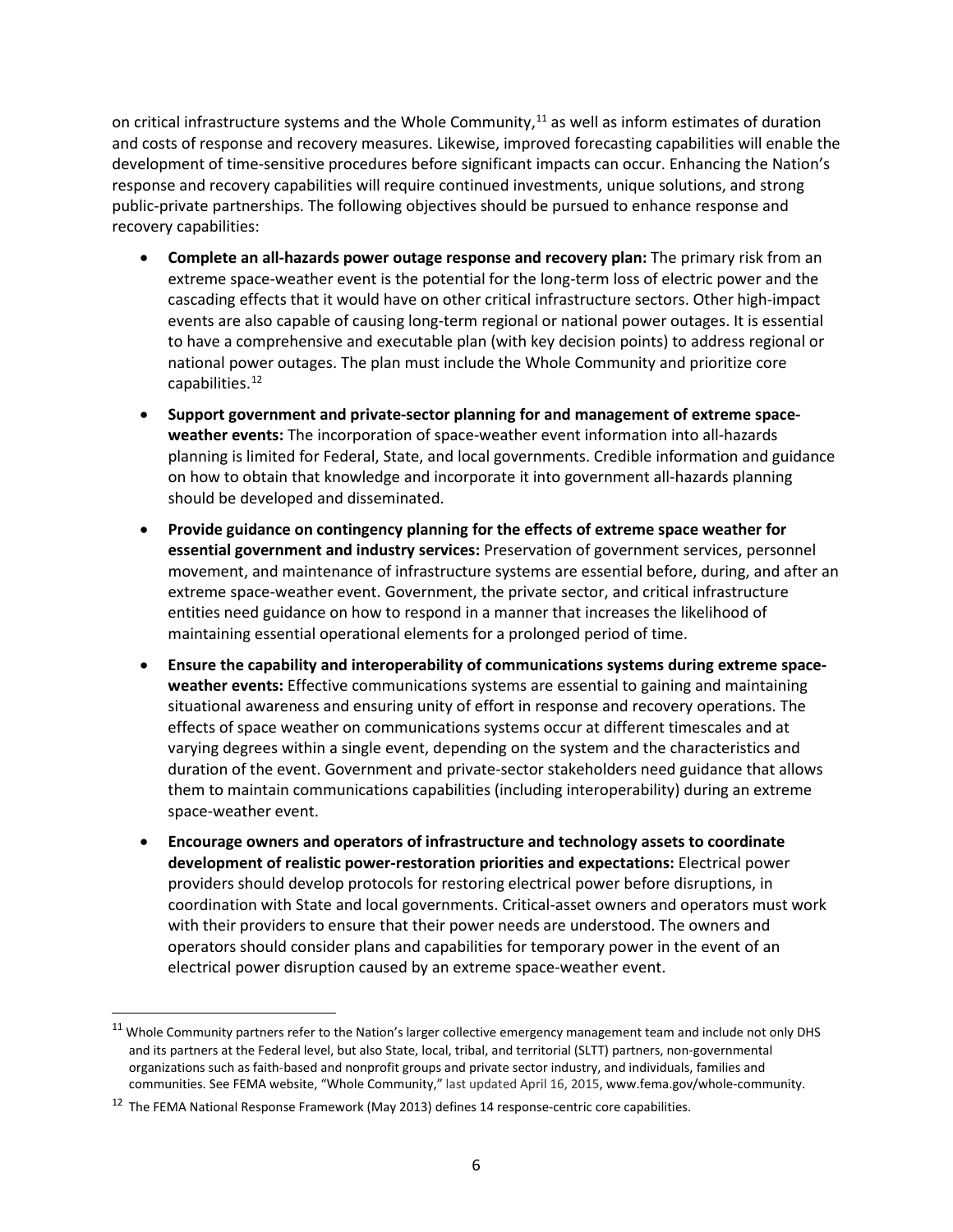• **Develop and conduct exercises to improve and test government and industry-related spaceweather response and recovery plans:** Evaluating the effectiveness of plans includes developing and executing a combination of training events and exercises to determine whether the goals, objectives, decisions, actions, and timing outlined in the plans support successful response and recovery. Exercising plans and capturing lessons learned enables ongoing improvement in event response and recovery capabilities.

## <span id="page-11-0"></span>**3. Improve Protection and Mitigation Efforts**

Growing interdependencies of critical infrastructure systems have increased potential vulnerabilities to space-weather events. Protection and mitigation efforts to eliminate or reduce space-weather vulnerabilities are essential components of national preparedness. Protection focuses on capabilities and actions to eliminate vulnerabilities to space weather, and mitigation focuses on long-term vulnerability reduction and enhancing resilience to disasters. [13](#page-11-1) Together, these preparedness missions frame a national effort to reduce vulnerabilities and manage risks associated with space-weather events. Implementing these preparedness missions requires joint action from both public and private stakeholders, due to the shared expertise and responsibilities embedded in the Nation's infrastructure systems. The following objectives should be pursued to improve protection and mitigation efforts with respect to space-weather events:

- **Encourage development of hazard-mitigation plans that reduce vulnerabilities to, manage risks from, and assist with response to the effects of space weather:** In support of Whole Community planning for resilience, information about space-weather hazards should be integrated, as appropriate, into existing mechanisms for information sharing, including Information Sharing Analysis Organizations, and into national preparedness mechanisms that promote strategic alignment between public and private sectors.
- **Work with industry to achieve long-term reduction of vulnerability to space-weather events by implementing measures at locations most susceptible to space weather:** Adopting standards, business practices, and operational procedures that improve protection and resilience is essential to addressing system vulnerabilities to space weather. The benchmark space-weather events described in the first strategic goal (Establish Benchmarks for Space-Weather Events) should be used to support the adoption of design standards for enhanced resilience; evaluate strategies for, priorities for, and feasibility of protecting critical assets; and foster mechanisms for sharing best practices that promote mitigation and protection of systems affected by space weather.
- **Strengthen public-private collaborations that support action to reduce vulnerability to space weather:** Private industries are essential to the Nation's resilience. They are the owners and operators of the majority of the Nation's critical infrastructure, and they play a vital role in research and development to enhance understanding and improve mitigation. Space-weather events do not respect national, jurisdictional, or corporate boundaries. Incorporating resilience measures into U.S. infrastructure systems requires public-private collaboration, support of existing coordinating mechanisms for information sharing and access, and identification of incentives and disincentives for investing in resilience measures.

<span id="page-11-1"></span><sup>&</sup>lt;sup>13</sup> Disaster resilience refers to the capability to prevent, or protect infrastructure from, significant multi-hazard threats and incidents and to expeditiously recover and reconstitute critical services with minimum damage to public safety and health, the economy, and national security (Blanchard, "Guide to Emergency Management and Related Terms").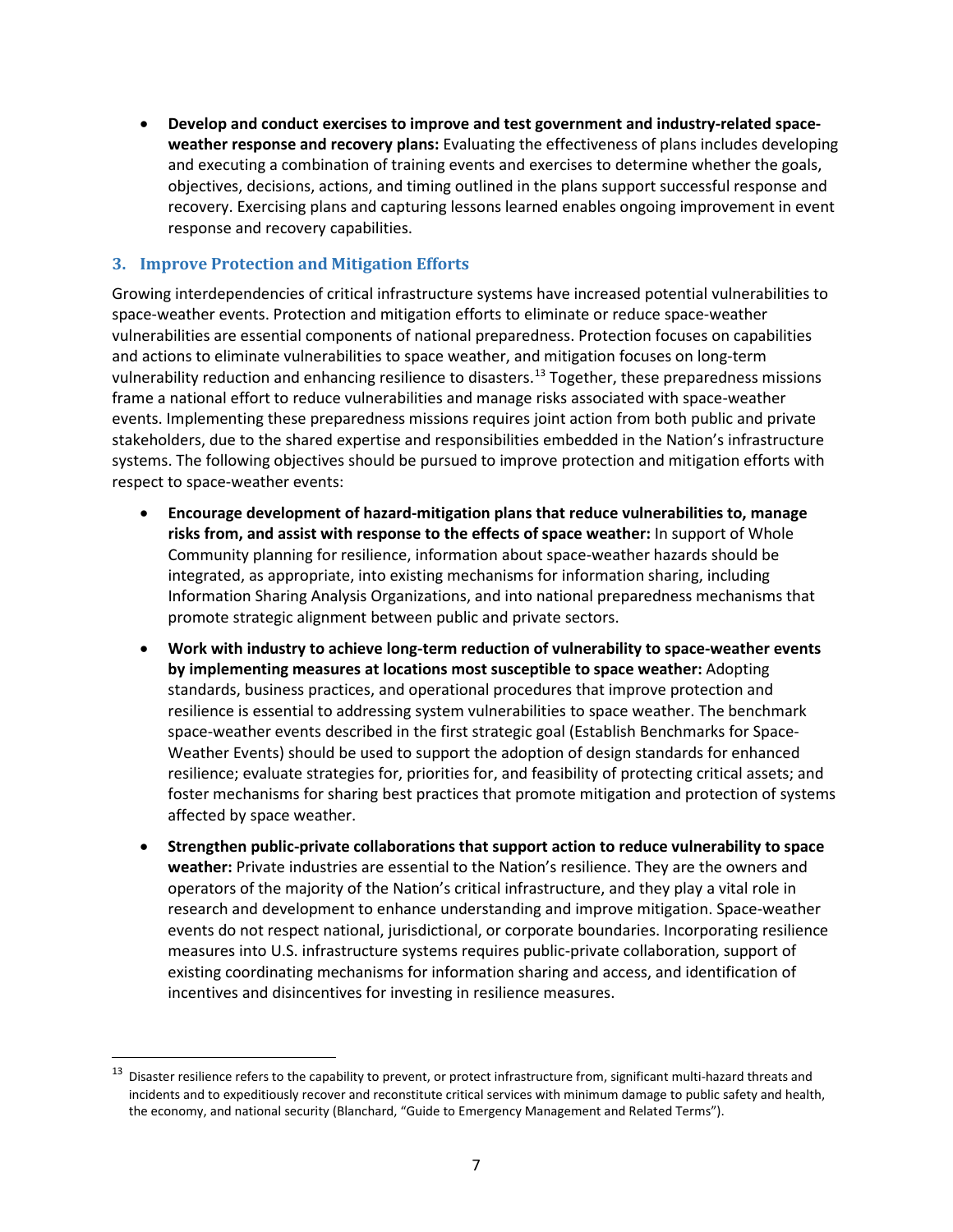### <span id="page-12-0"></span>**4. Improve Assessment, Modeling, and Prediction of Impacts on Critical Infrastructure**

A key component of improving national preparedness for a space-weather event is the ability to observe and predict associated effects. Providing timely, actionable, and relevant decision-support services during a space-weather event requires improvements in abilities to observe, assess, model, and ultimately predict the effects of space-weather events on critical national infrastructures such as electric power systems; transportation systems (e.g., aviation, rail, and maritime); communications; and position, navigation, and timing systems. The societal and health effects of space-weather events must also be understood to inform the urgency of action during such events and to encourage appropriate mitigation and protection measures before an incident. Improving situational awareness and prediction of the effects on infrastructure during a space-weather event requires better observations and better modeling of system-response characteristics. The following objectives should be pursued to enhance observation, modeling, and prediction capabilities:

- **Assess the vulnerability of critical infrastructure systems to space weather:** To prepare for and enhance the security and resilience of critical infrastructure systems to space-weather events, a thorough and systematic understanding of the effects and vulnerabilities is necessary. This understanding will inform preparedness approaches and planning and enable validation of system-specific impact models.
- **Develop a real-time infrastructure assessment and reporting capability:** Situational awareness of the state of various critical infrastructure systems is crucial to providing actionable event response. This capability will require continued investments in, and assessments of, the realtime monitoring requirements for reporting the state of infrastructures, as well as situational awareness of space weather.
- **Develop or refine operational models that forecast the effects of space weather on critical infrastructure:** To ensure an appropriate and effective response to space-weather events, it is not enough to only forecast the magnitude of such events. It is also necessary to predict the effects of such events on infrastructure and other systems on a regional basis. (Hurricane stormsurge prediction is a terrestrial weather example of this objective.) Effective prediction of the effects of space weather requires reliable, accurate, and fast models that take into account effects on both isolated and interdependent infrastructure systems. There is also a need to define and develop comprehensive requirements for operational impact models, identify deficiencies in current modeling capabilities, and develop new and improved tools.
- **Improve operational impact forecasting and communications:** Based on the assessment and modeling elements outlined above, a national capability to forecast extreme space-weather effects before the onset of an event would enable timely warnings to system operators and emergency managers. This capability should always be available, with rapid computation and dissemination mechanisms.
- **Conduct research on the effects of space weather on industries, operational environments, and infrastructure sectors:** Improving existing models and developing new capabilities in impact forecasting must be based on a better understanding of the fundamental physical processes of the effects of space weather on critical infrastructure systems. Doing so requires identifying gaps in understanding of impacts on these systems; developing strategies to address these gaps; identifying impact-related interdependencies through vulnerability and failure modeassessments across and between sectors; and supporting research for understanding the cost to mitigate, respond to, and recover from extreme space-weather events.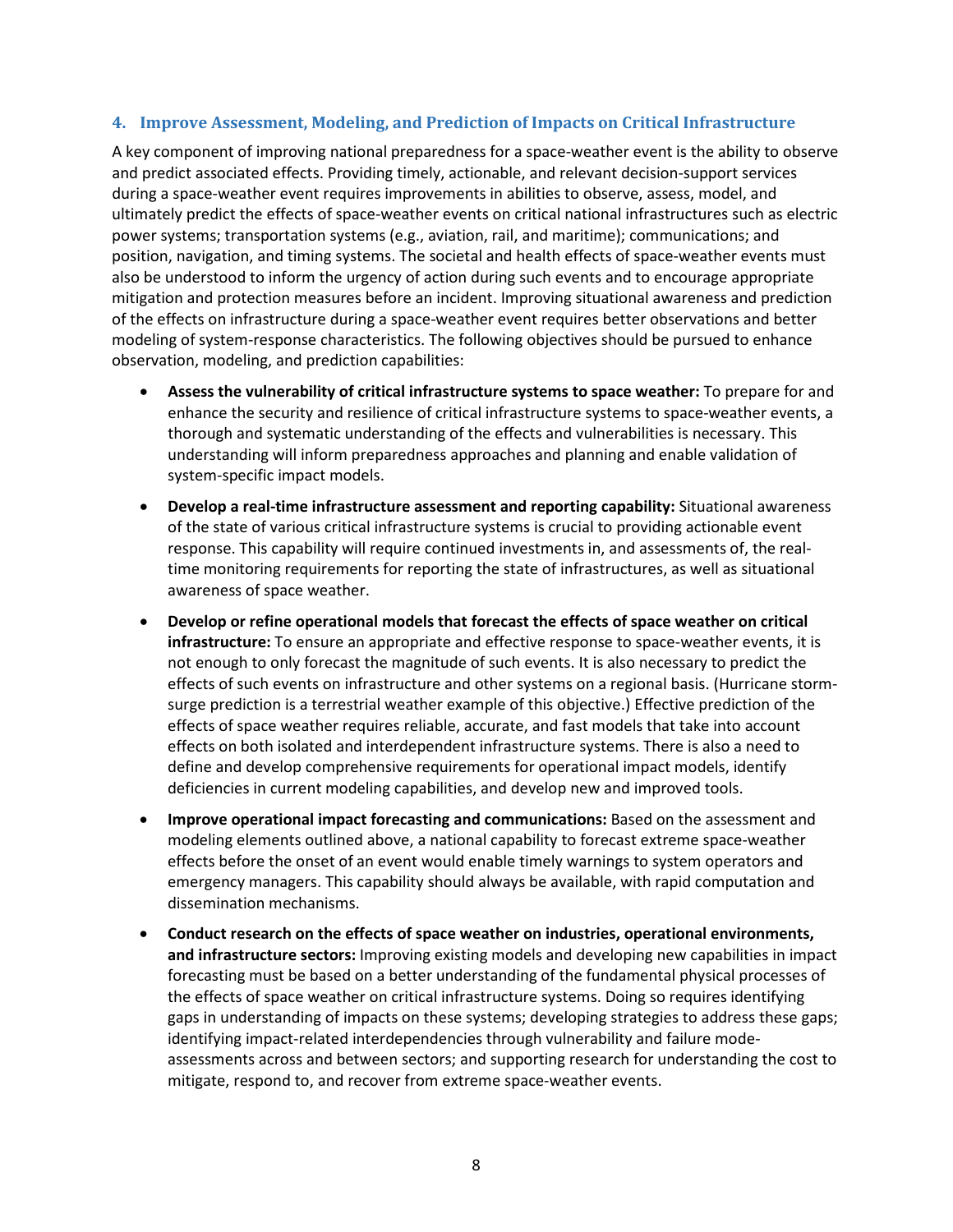### <span id="page-13-0"></span>**5. Improve Space-Weather Services through Advancing Understanding and Forecasting**

Space-weather services can enhance national preparedness by providing timely, accurate, and relevant forecasting products. Identifying and sustaining a baseline of fundamental measurements from observing platforms is key to providing operational services that inform preparedness. This baseline can also serve as a reference point from which to identify coverage and measurement gaps, as well as opportunities for improvement. Services can be improved through basic research and applied research that focus on the needs of an increasingly diverse user community. To facilitate the transition of these enhancements from the research domain to operations, the responsible agencies will: (1) periodically revalidate user requirements for improved space-weather services; and (2) strengthen and encourage partnerships to accelerate the research-to-operations transition process, with a goal to support key preparedness decisions. The following objectives should be pursued to meet these goals:

- **Improve understanding of user needs for space-weather forecasting to establish lead-time and accuracy goals:** Effective transfer of space-weather knowledge requires a better understanding of the effects of space weather on technology and on industry and government customers, including the associated economic and political impacts on the Nation's critical infrastructures.
- **Ensure space-weather products are intelligible and actionable to inform decision-making:**  Decision-relevant information must be communicated in ways that stakeholders can fully understand and use. Models and forecasts will be most useful when they enable swift decisionmaking with a reasonable assumption of risk.
- **Establish and sustain a baseline observational capability for space-weather operations:** The Nation lacks a comprehensive operational space-weather observation strategy. Opportunities exist to improve the Nation's space-weather-prediction capabilities, which rely on an ad hoc mixture of weather satellites, research satellites, and ground systems to provide data to forecast centers. To ensure adequate and sustained real-time observations for space-weather analysis, forecasting, and decision-support services, a baseline, or minimally adequate, operational observation capability should be defined. The observation baseline should also specify the optimal mix of ground-based and satellite observations to enable continuous and timely spaceweather watch, warning, and alert products and services. The associated data reception, relay, processing, assimilation, and archiving infrastructure required to utilize space-weather observations must also be included in the baseline.
- **Improve forecasting lead-time and accuracy:** Society is increasingly at risk from extreme spaceweather events. With improved predictions, the Nation can enhance mitigation, response, and recovery actions to safeguard assets and maintain continuity of operations during high-impact space-weather activity.
- **Enhance fundamental understanding of space weather and its drivers to develop and continually improve predictive models:** Forecasting space weather depends on a fundamental understanding of the space-environment processes that give rise to hazardous events. It is particularly important to understand the processes that link the sun to Earth. An improved understanding of space weather and access to better data will help drive the necessary advances in modeling capabilities and validation to support user needs.
- **Improve effectiveness and timeliness of the process that transitions research to operations:** Although the Nation has invested in the development of research infrastructure and predictive models to meet the demands of a growing space-weather user community, existing modeling capabilities still fall short of providing what is needed to meet these demands. Until better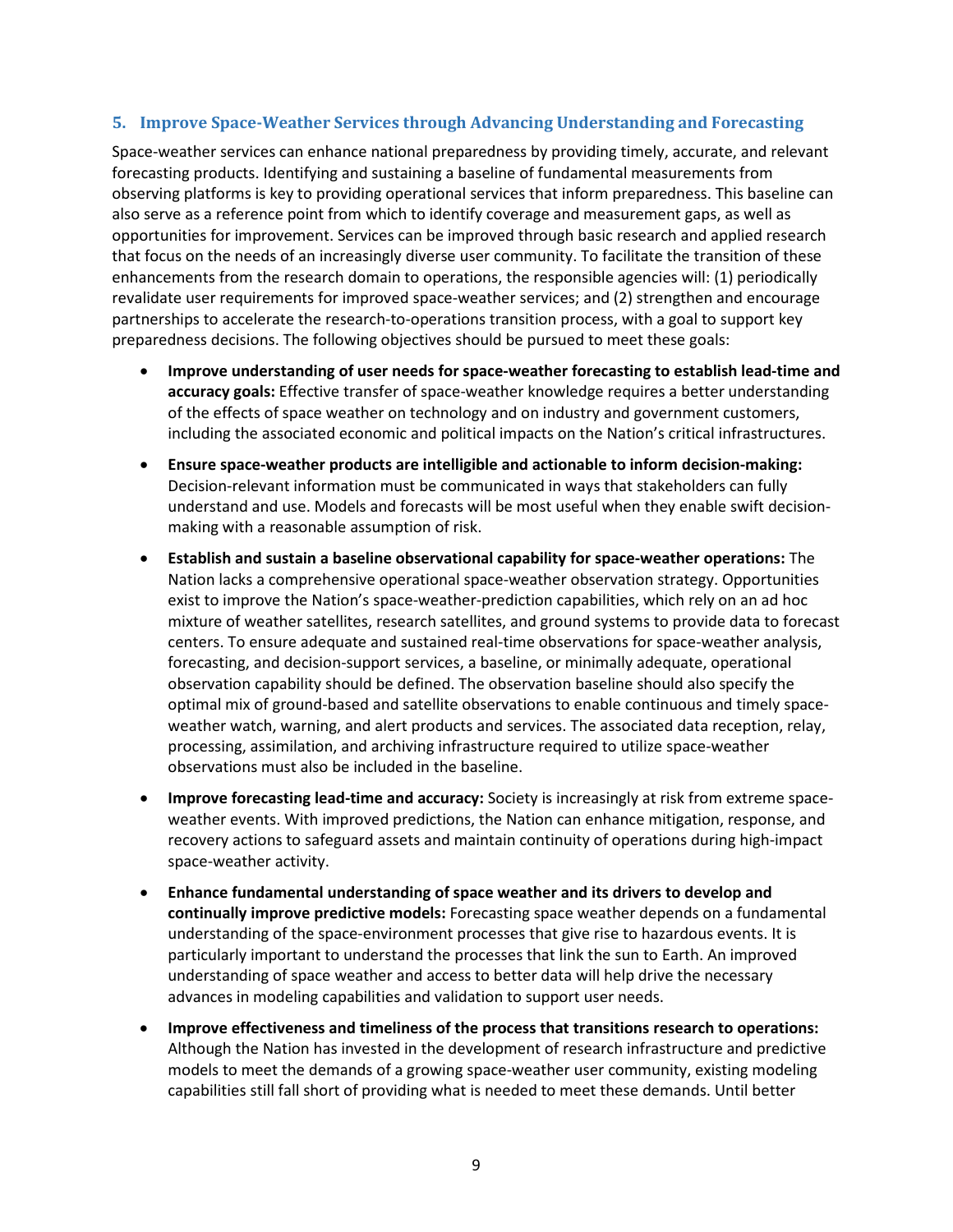research models targeted to operational needs are developed and ultimately incorporated into operational forecasts, the Nation will not fully realize the benefits of its research investments.

## <span id="page-14-0"></span>**6. Increase International Cooperation**

In a world increasingly dependent on interconnected and interdependent infrastructure, any disruption to these critical technologies could have regional and even international consequences. Therefore, space weather should be regarded as a global challenge requiring a coordinated global response.

Many countries are becoming increasingly aware of the need to monitor and manage space-weather risks. The United States and other nations are sharing observations and research, disseminating products and services, and collaborating on real-time predictions to mitigate impacts on critical technology and infrastructure. Countries around the world must work together to foster global collaboration, taking advantage of mutual interests and capabilities to improve situational awareness, predictions, and preparedness for extreme space weather. The following objectives should be pursued to increase international cooperation:

- **Build international support and policies for acknowledging space weather as a global challenge:** A prerequisite to enhanced international cooperation is high-level support across partner countries to raise awareness of space weather as a global challenge.
- **Increase engagement with the international community on observation infrastructure, data sharing, numerical modeling, and scientific research:** The Federal Government should explore opportunities to work with the international community to enhance research, observations, models, and forecasting tools that are responsive to the needs of the global scientific community and the providers and users of space-weather information services.
- **Strengthen international coordination and cooperation on space-weather products and services:** Providing high-quality space-weather products and services worldwide requires international consensus and cooperation. Toward this end, the United States should seek international agreement on common terminology, measurements, and scales of magnitude; promote and coordinate sharing and dissemination of space-weather observations, model outputs, and forecasts; and establish coordination procedures across space-weather operations centers during events.
- **Promote a collaborative international approach to preparedness for extreme space-weather events:** The world's interconnected and interdependent systems are vulnerable to extreme space-weather events; this vulnerability could possibly lead to a cascade of impacts across borders and sectors. To mitigate these risks, the United States should work with the international community to facilitate the exchange of information and best practices to strengthen global preparedness capacity for extreme space-weather events. The United States should also foster the development of global mutual-aid arrangements to facilitate response and recovery efforts, and should coordinate international partnership activities to support space-weather preparedness and response exercises.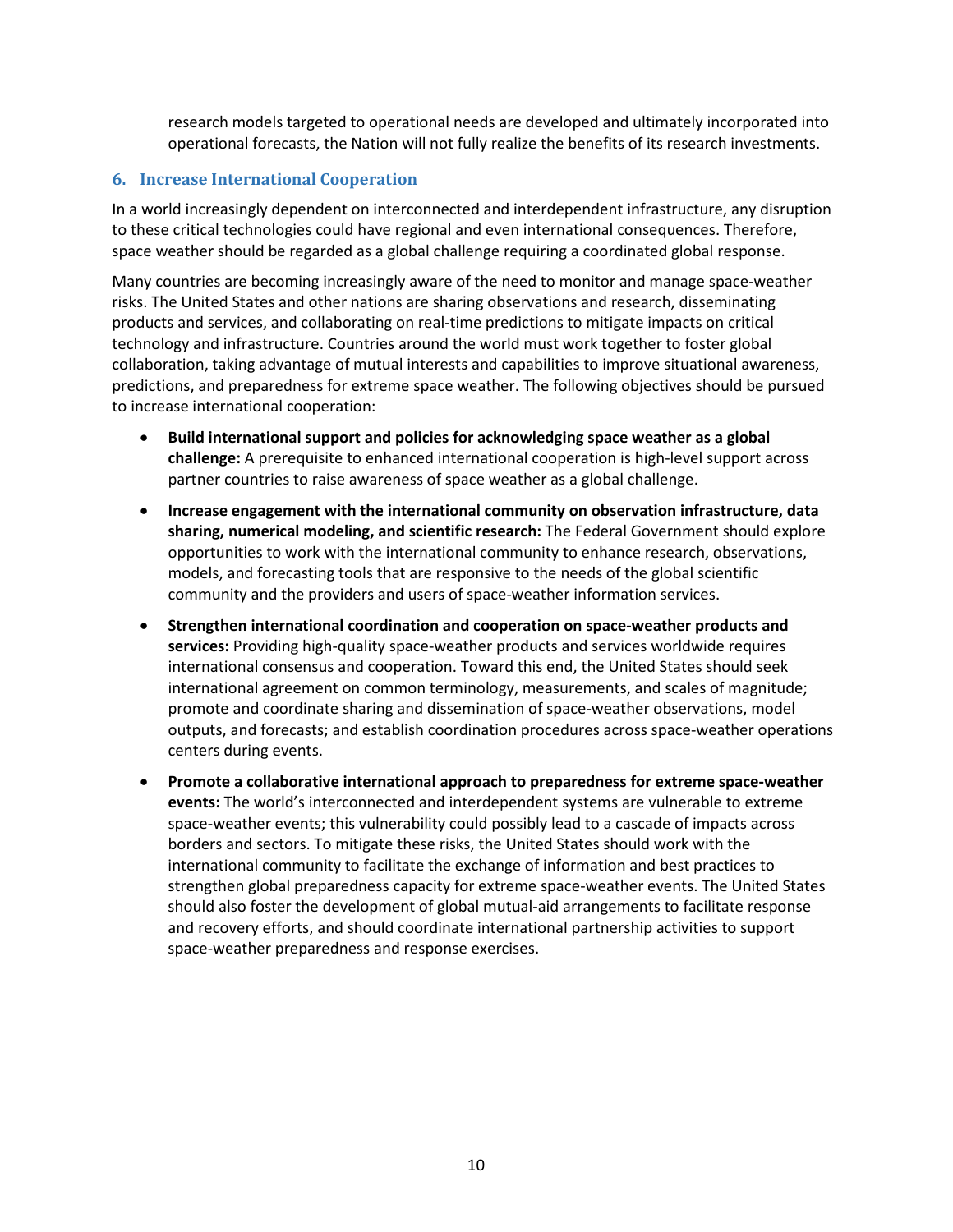## <span id="page-15-0"></span>**Conclusion**

Space-weather events pose a significant and complex risk to the Nation's infrastructure and have the potential to cause substantial economic and human harm. This Strategy is the first step in addressing the myriad challenges presented when managing and mitigating the risks posed by both extreme and ordinary space weather. The six high-level goals and associated objectives outlined in this Strategy support a collaborative and Federally-coordinated approach to developing effective policies, practices, and procedures for decreasing the Nation's vulnerabilities associated with space weather. By establishing goals for improvements in forecasting, research, preparedness, planning, and domestic and international engagement, this Strategy will help ensure the Nation's resilience to the effects of extreme space-weather events.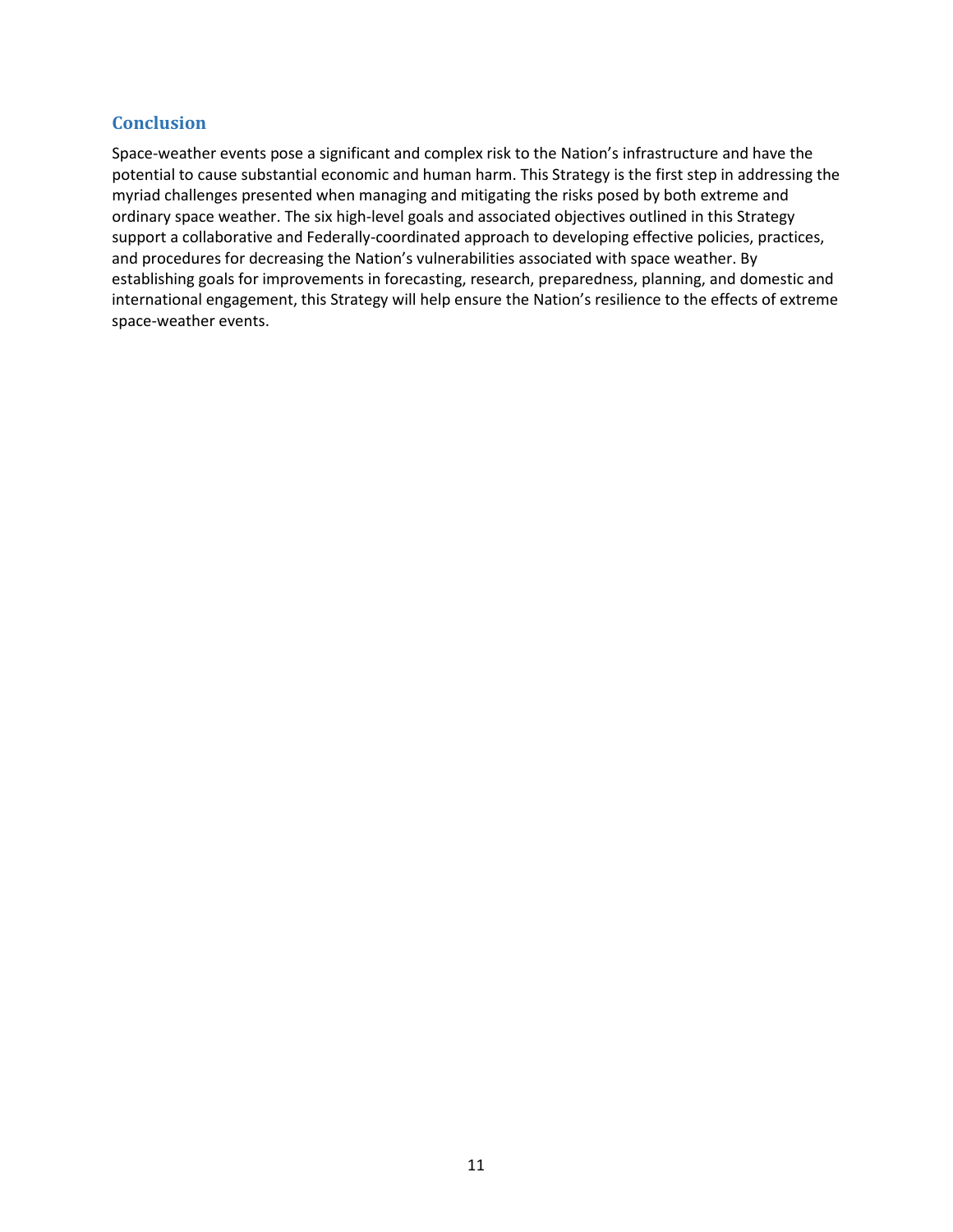# <span id="page-16-0"></span>**Appendix: Background on Solar Phenomena that Drive Space Weather**

Space weather is primarily driven by solar storm phenomena that include coronal mass ejections (CMEs), solar flares, solar particle events, and solar wind. These phenomena can occur in various regions on the sun's surface, but only Earth-directed solar storms are the potential drivers of space-weather events on Earth. An understanding of solar storm phenomena is an important component to developing accurate space-weather forecasts (event onset, location, duration, and magnitude).

CMEs are explosions of plasma (charged particles) from the sun's corona. They generally take 2–3 days to arrive at Earth, but in the most extreme cases they have been observed to arrive in as little as 15 hours. When CMEs collide with Earth's magnetic field, they can cause a space-weather event called a geomagnetic storm, which often includes enhanced auroral displays. Geomagnetic storms of varying magnitudes can cause significant long- and short-term impacts to the Nation's critical infrastructure, including the electric power grid, aviation systems, Global Positioning System (GPS) applications, and satellites.

A solar flare is a brief eruption of intense high-energy electromagnetic radiation from the sun's surface, typically associated with sunspots. Solar flares can affect Earth's upper atmosphere, potentially causing disruption, degradation, or blackout of satellite communications, radar, and high-frequency radio communications. The electromagnetic radiation from the flare takes approximately eight minutes to reach Earth, and the effects usually last for one to three hours on the daylight side of Earth.

Solar particle events are bursts of energetic electrons, protons, alpha particles, and other heavier particles into interplanetary space. Following an event on the sun, the fastest moving particles can reach Earth within tens of minutes and temporarily enhance the radiation level in interplanetary and near-Earth space. When energetic protons collide with satellites or humans in space, they can penetrate deep into the object that they collide with and cause damage to electronic circuits or biological DNA. Solar particle events can also pose a risk to passengers and crew in aircraft at high latitudes near the geomagnetic poles and can make radio communications difficult or nearly impossible.

Solar wind, consisting of plasma, continuously flows from the sun. Different regions of the sun produce winds of different speeds and densities. Solar wind speed and density play an important role in space weather. High-speed winds tend to produce geomagnetic disturbances, and slow-speed winds can bring calm space weather. Space-weather effects on Earth are highly dependent on solar wind speed, solar wind density, and direction of the magnetic field embedded in the solar wind. When high-speed solar wind overtakes slow-speed wind or when the magnetic field of solar wind switches polarity, geomagnetic disturbances can result.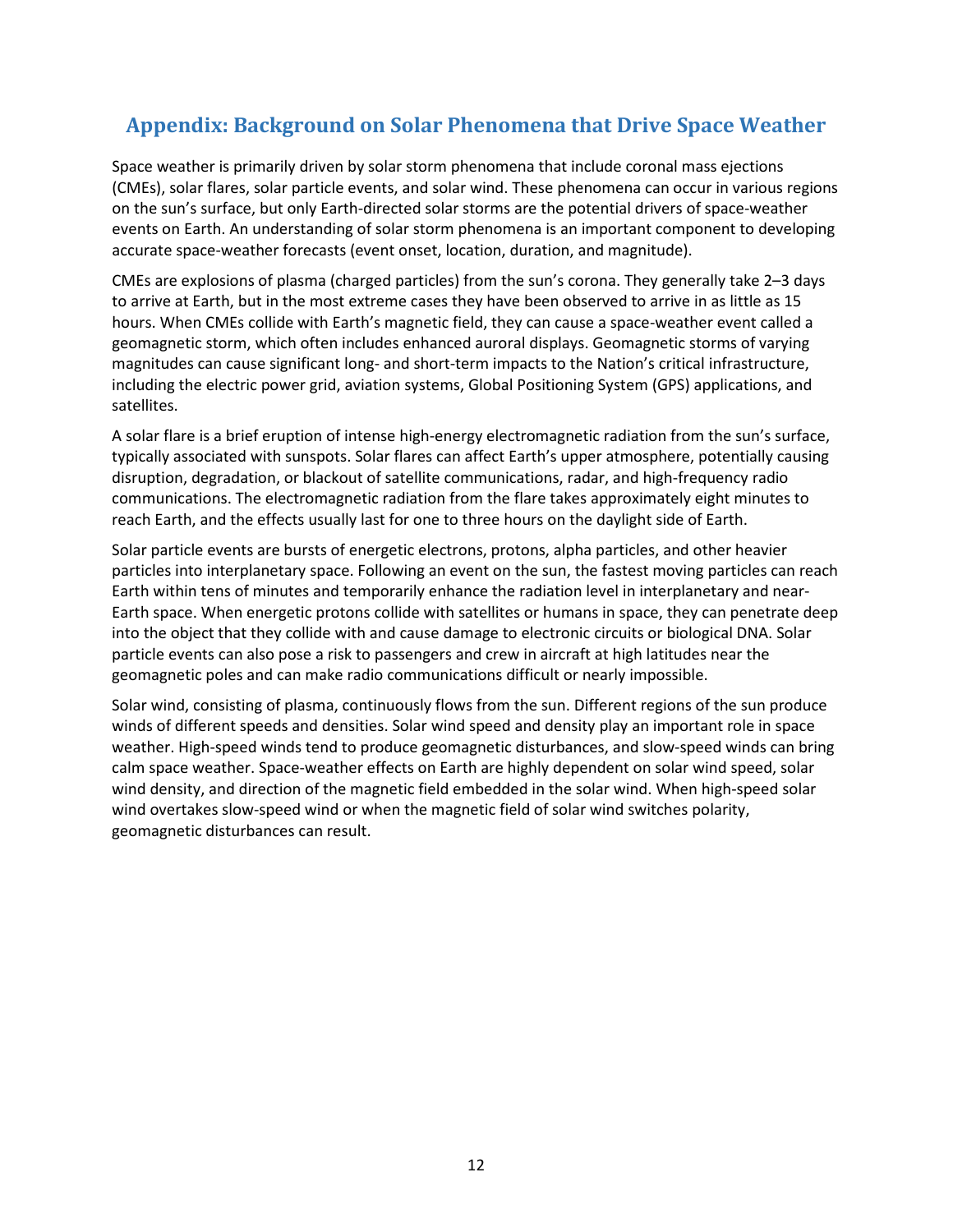## **References**

- <span id="page-17-0"></span>Blanchard, B. Wayne. "Guide to Emergency Management and Related Terms, Definitions, Concepts, Acronyms, Organizations, Programs, Guidance, Executive Orders & Legislation: A Tutorial on Emergency Management, Broadly Defined, Past and Present." October 22, 2008.
- Department of Homeland Security (DHS). *The Strategic National Risk Assessment in Support of PPD 8: A Comprehensive Risk-Based Approach toward a Secure and Resilient Nation*. December 2011.
- Federal Emergency Management Agency (FEMA). "National Planning Frameworks." www.fema.gov/national-planning-frameworks.

––––––––."A Whole Community Approach to Emergency Management: Principles, Themes, and Pathways for Action." FDOC 104-008-1. December 2011, www.fema.gov/media-librarydata/20130726-1813-25045-0649/whole\_community\_dec2011\_\_2\_.pdf.

Federal Energy Regulatory Commission (FERC). "Reliability Standards for Geomagnetic Disturbances." Order No. 779, 143 FERC ¶ 61,147. May 23, 2013.

—. "Reliability Standard for Geomagnetic Disturbance Operations." Order No. 797, 147 FERC 1 61,209. June 25, 2014.

––––––––. "Reliability Standard for Transmission System Planned Performance for Geomagnetic Disturbance Events." 151 FERC ¶ 61,134 May 14, 2015.

National Research Council. *Severe Space Weather Events—Understanding Societal and Economic Impacts, A Workshop Report*. Committee on the Societal and Economic Impacts of Severe Space Weather Events: A Workshop. 2008.

––––––––. *Solar and Space Physics: A Science for a Technological Society*. 2013–2022 Decadal Survey in Solar and Space Physics. 2013.

National Science and Technology Council. *National Strategy for Civil Earth Observations.* April 2013.

National Space Policy of the United States of America. June 28, 2010.

- National Space Weather Program Council. *National Space Weather Program: Strategic Plan*. FCM-P30- 2010, 2010.
- Office of the Federal Coordinator for Meteorological Services and Supporting Research. *Report of the Assessment Committee for the National Space Weather Program*. FCM-R24-2006, June 2006.

Presidential Policy Directive/PPD-8. "National Preparedness." March 30, 2011.

Presidential Policy Directive/PPD-21. "Critical Infrastructure Security and Resilience." February 12, 2013.

- Public Law 111-267. *The National Aeronautics and Space Administration Authorization Act of 20*10. October 11, 2010.
- Schrijver, Carolus J., Kirsti [Kauristie,](http://arxiv.org/find/physics/1/au:+Kauristie_K/0/1/0/all/0/1) Alan D. [Aylward,](http://arxiv.org/find/physics/1/au:+Aylward_A/0/1/0/all/0/1) Clezio M. [Denardini,](http://arxiv.org/find/physics/1/au:+Denardini_C/0/1/0/all/0/1)Sarah E. [Gibson,](http://arxiv.org/find/physics/1/au:+Gibson_S/0/1/0/all/0/1) Alexi [Glover,](http://arxiv.org/find/physics/1/au:+Glover_A/0/1/0/all/0/1) Nat [Gopalswamy,](http://arxiv.org/find/physics/1/au:+Gopalswamy_N/0/1/0/all/0/1) Manuel [Grande,](http://arxiv.org/find/physics/1/au:+Grande_M/0/1/0/all/0/1) Mike [Hapgood,](http://arxiv.org/find/physics/1/au:+Hapgood_M/0/1/0/all/0/1) Daniel [Heynderickx,](http://arxiv.org/find/physics/1/au:+Heynderickx_D/0/1/0/all/0/1) Norbert [Jakowski,](http://arxiv.org/find/physics/1/au:+Jakowski_N/0/1/0/all/0/1) [Vladimir](http://arxiv.org/find/physics/1/au:+Kalegaev_V/0/1/0/all/0/1) V. [Kalegaev](http://arxiv.org/find/physics/1/au:+Kalegaev_V/0/1/0/all/0/1)[,Giovanni](http://arxiv.org/find/physics/1/au:+Lapenta_G/0/1/0/all/0/1) Lapenta, Jon A. [Linker,](http://arxiv.org/find/physics/1/au:+Linker_J/0/1/0/all/0/1) [Siqing](http://arxiv.org/find/physics/1/au:+Liu_S/0/1/0/all/0/1) Liu, Cristina H. [Mandrini,](http://arxiv.org/find/physics/1/au:+Mandrini_C/0/1/0/all/0/1) Ian R. [Mann](http://arxiv.org/find/physics/1/au:+Mann_I/0/1/0/all/0/1)[,Tsutomu](http://arxiv.org/find/physics/1/au:+Nagatsuma_T/0/1/0/all/0/1) [Nagatsuma,](http://arxiv.org/find/physics/1/au:+Nagatsuma_T/0/1/0/all/0/1) [Dibyendu](http://arxiv.org/find/physics/1/au:+Nandi_D/0/1/0/all/0/1) Nandi, [Takahiro](http://arxiv.org/find/physics/1/au:+Obara_T/0/1/0/all/0/1) Obara, T. Paul [O'Brien](http://arxiv.org/find/physics/1/au:+OBrien_T/0/1/0/all/0/1)[,Terrance](http://arxiv.org/find/physics/1/au:+Onsager_T/0/1/0/all/0/1) Onsager, [Hermann](http://arxiv.org/find/physics/1/au:+Opgenoorth_H/0/1/0/all/0/1) J. [Opgenoorth,](http://arxiv.org/find/physics/1/au:+Opgenoorth_H/0/1/0/all/0/1) Michael [Terkildsen,](http://arxiv.org/find/physics/1/au:+Terkildsen_M/0/1/0/all/0/1) Cesar E. [Valladares,](http://arxiv.org/find/physics/1/au:+Valladares_C/0/1/0/all/0/1) and [Nicole Vilmer.](http://arxiv.org/find/physics/1/au:+Vilmer_N/0/1/0/all/0/1) "Understanding Space Weather to Shield Society: A Global Road Map for 2015–2025 Commissioned by COSPAR and ILWS" *Advances in Space Research* 55 (2015): 2745–2807.